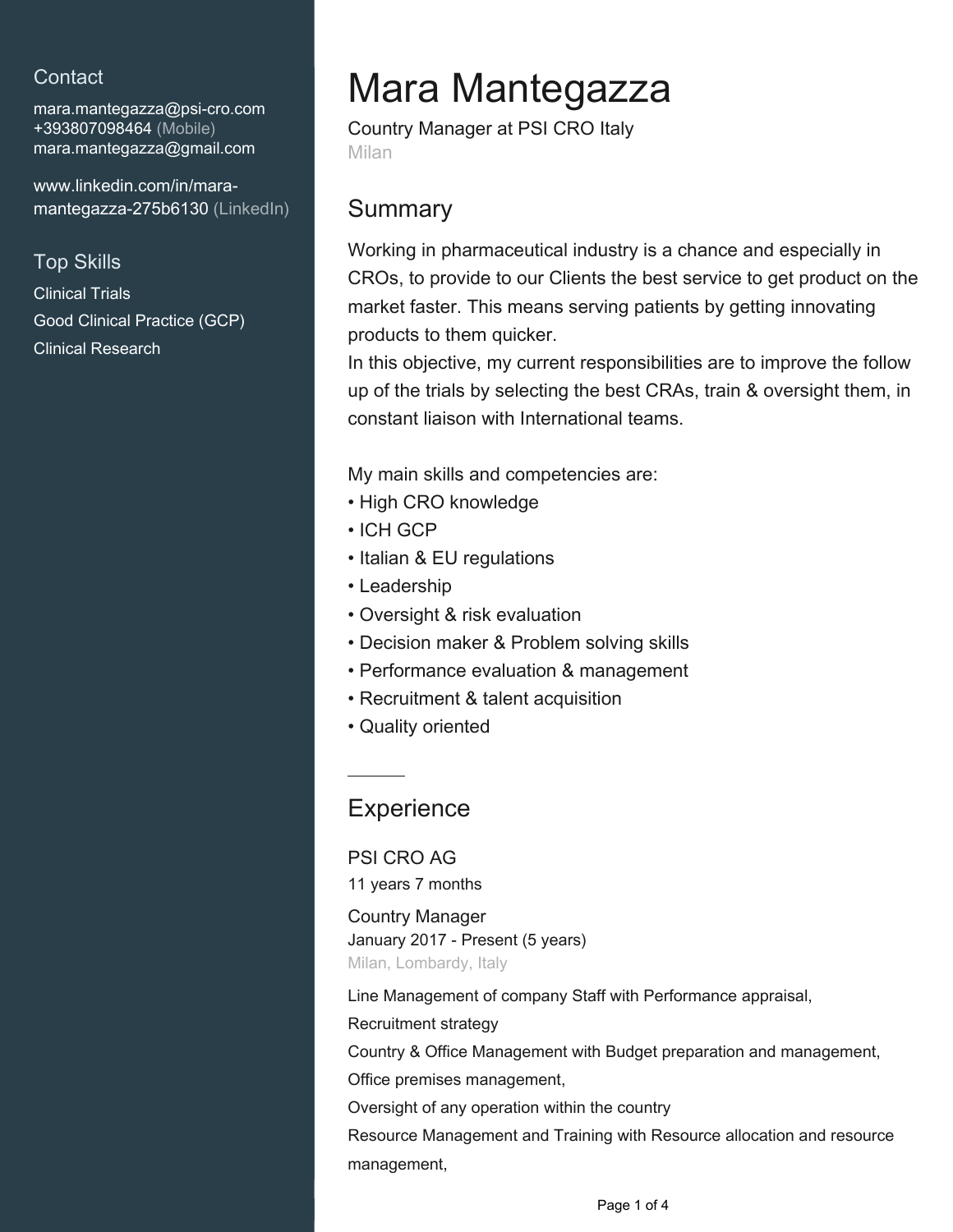Metrics and utilization oversight,

Manpower oversight (turnover, promotion, training...)

Communication with Executive Management and Department Heads on projects matters, Communication with investigators, authorities vendors on any country specific topic

Quality Control with development of country quality control strategy in

collaboration with respective department

Business Development with feasibility strategy,

Sponsor and vendor contact

in collaboration with Business development and Project Management departments

Clinical Operations Manager April 2013 - Present (8 years 9 months) Via Aldo Moro, 47

• as Clinical Operations Manager:

o Set-up of Clinical Operations team

o Line management of monitoring and administrative roles; Allocation & Appraisal

o Oversight of quality systems, performance of quality control; recruitment;

• as acting Country Manager:

o Communication with clients, vendors, project teams on project and administrative & project matters;

- o Participation in client and bid defense meetings
- o Supervision of feasibility process
- o Planning and implementing Country strategy;

o Periodic progress reporting of corporate and operations activities;

o Staff hiring and dismissal;

o Performance appraisal; & Staff training;

o Country budget set-up & management;

o Supervision and optimization of corporate and operations activities;

o Development of country-specific guidelines and QSDs;

o Quality assurance and quality control;

o Italian office set-up; & Supervision of management and maintenance of office premises;

Clinical Research Associate June 2010 - March 2013 (2 years 10 months)

Clinical Research Associate Free Lance (7 sites) Oncology area (2 studies/ 6 sites)

Multiple Myelom,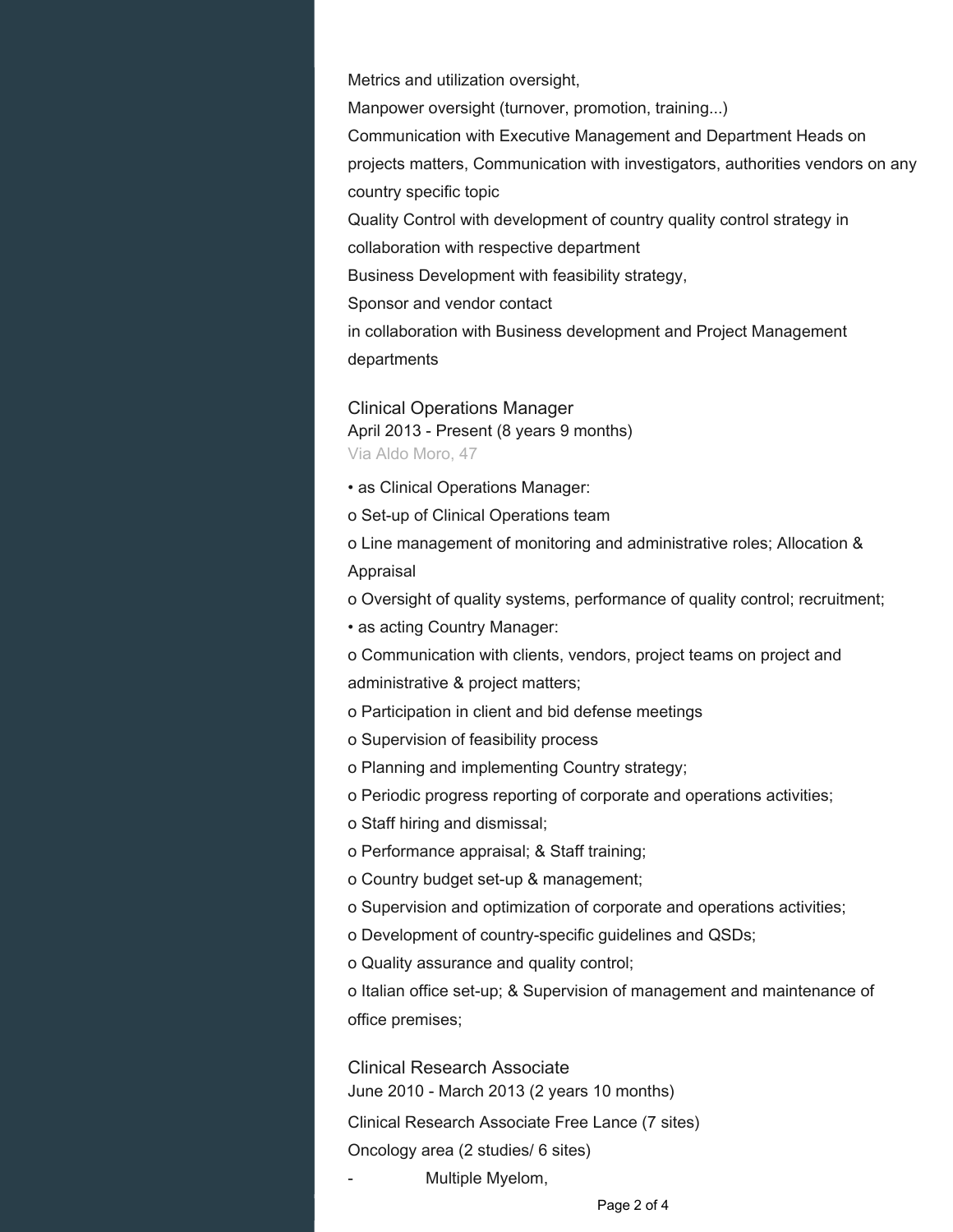Hodgkin - Lymphoma) - Hematology (1 Study/5 sites) On-site monitoring visits; remote monitoring; regular contact with site; regular TC and update to International management Support in submission preparation and documentation review

#### Medpace

CRA October 2010 - March 2013 (2 years 6 months) Clinical Research Associate Free Lance • Oncology area (1 Study/1 centre) Activity On-site monitoring visits; remote monitoring; regular contact with site; regular TC and update to International management Support in submission preparation and documentation review

#### **Quintiles**

Clinical Research Associate June 2008 - March 2013 (4 years 10 months)

Clinical Research Associate Free Lance- Monitoring

- Nephrology area
- Rheumatology area
- Oncology area

#### Foldrx Pharmaceuticals

Clinical Research Associate September 2008 - April 2012 (3 years 8 months)

Clinical Research Associate Free Lance and regulatory procedure

- Rare disease
- Observational studies

#### Medpace

Regulatory Submission Coordinator June 2009 - October 2009 (5 months)

Temporary consultancy contract as Regulatory Submission Coordinator for Italy

Sintesi Research Project Manager January 2006 - April 2009 (3 years 4 months)